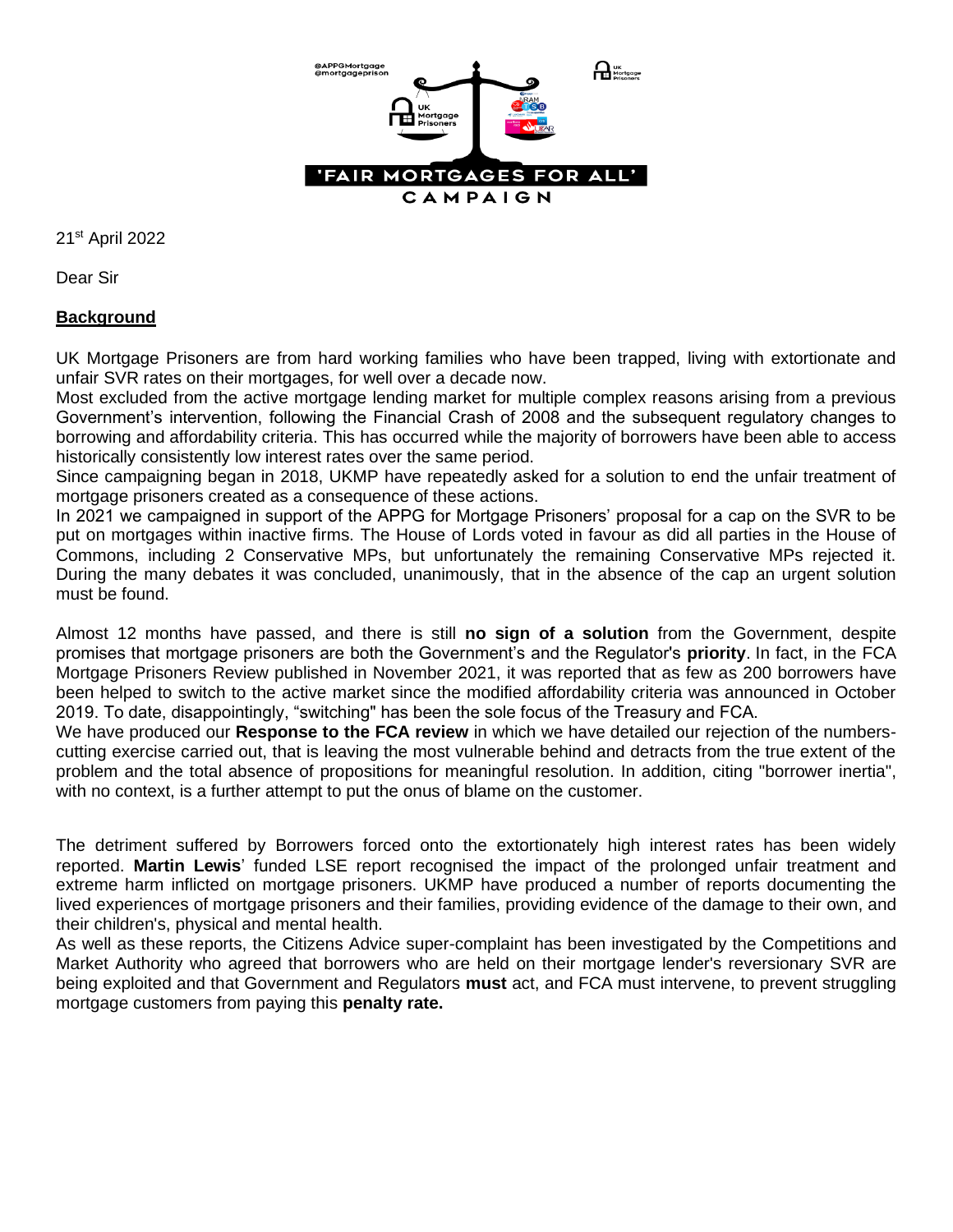## **Call for Action**

Mortgage Prisoners have lived through the financial crash, a global pandemic, and now are facing the worst cost of living crisis for decades. Our members' mortgage rates have risen for the third time since December 2021, following each hike in base rates, and we are on the cusp of a fourth consecutive rise, unprecedented for a quarter of a century.

#### **Therefore, an unprecedented intervention is required to assist mortgage prisoners who are the remaining collateral damage of an unprecedented financial crash. Exceptional circumstances require exceptional action.**

The FCA have recently written to this group stating there is no more they can do without government action, and this is now for the Treasury to look to resolve. Blame culture must end. Treasury citing self-certification, interest only or high loan to value mortgages as the reason for this crisis neglects the historical context of high and rising property values and a marketplace where high street lenders and brokers actively encouraged the uptake of these products.

Regardless of the endless disagreement on the reasons why, we can't change the past, but we can change the future, if we all work together**. A line needs to be drawn under the Mortgage Prisoners plight with utmost urgency for all concerned, so we can all move on with our lives.** No one should be left behind. To simply state that the problem is too complicated to resolve is not a reason to fail to act.

As a Minister who is proud of the Treasury's achievements and the work that you have carried out in helping those in problem debt, for example, when Fair4AllFinance received £3.8m in funding from HM Treasury you said:

*'I now want to see lenders and organisations committed to financial inclusion supporting this innovative new scheme, which could make a vital difference for people right across the UK who can't access or afford existing forms of credit'*

**Please do not miss the opportunity to make a resolution for Mortgage Prisoners and their families your legacy.**

## **Solution**

We are asking that the **Queen's Speech** contains **solutions for mortgage prisoners** put forward from this Government. To that end, we would like to see two proposals.

**Firstly**, as Treasury has failed to act as promised on 26th April 2021 and the majority of Mortgage Prisoners are not in an active market, we now look to Government to **CAP SVR margins** in line with pre-crash margins at no greater than 2% over base rate.

This brings immediate relief to those most vulnerable families and puts us back into a fairer situation. Margins have dramatically increased over a period of historically consistently low costs of borrowing and this needs to be rebalanced.

The Government position as the basis for refusing this has been that a market cannot be interfered with. However, the Chancellor is looking to CAP rates within the loans and credit card market as a result of the 'Poverty Premium' where the poorest pay more. This is equally true in the mortgage market.

#### **Margins should be restored to pre-GFC levels. Profiting from the most vulnerable should cease.**

There is further market precedence by Lenders themselves where, for example, Nationwide are one of very few, if not the only Lender, to have recognised that post-crash rules do not fit pre-crash borrowers and thus have a much lower SVR for pre 2010 customers. Why have the Government and FCA not looked at the wider potential for this?